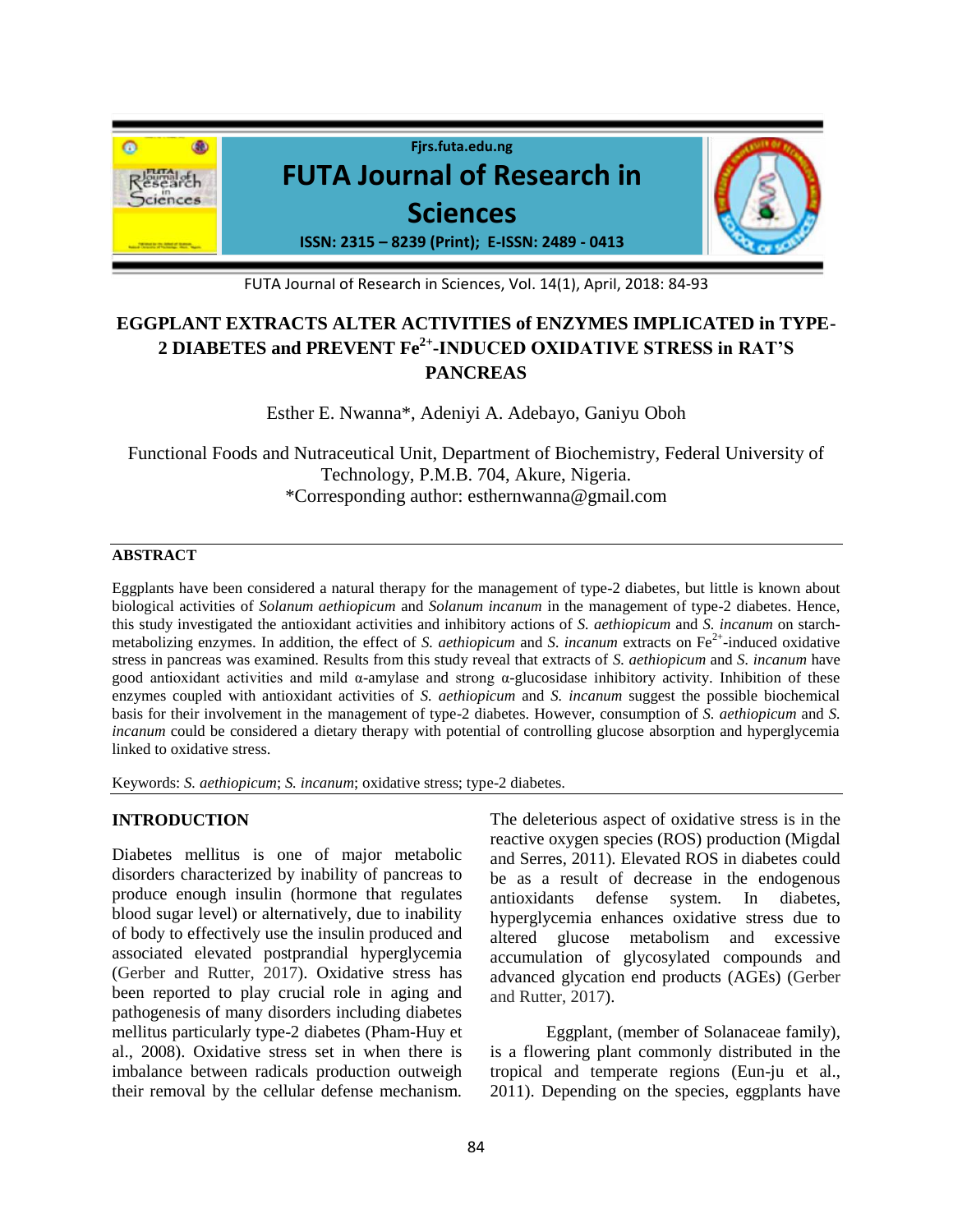diverse shapes, size and colour. Various biological activities of eggplant fruits have been reported, these include; antipyretic, anti-inflammatory, antitumor, hepatoprotective and antiallergic (Bhutani et al., 2010). However, these biological activities could be as a result of presence of phytochemicals such as phenolic compounds, flavonoids, anthocyanins and several steroidal alkaloids (Scalzo et al., 2010). Many *Solanum species* have been studied vis-à-vis their biological activities; *S. melongena* and *S. macrocarpon* (Kwon et al., 2008), *S. muricatum* (Hsu et al., 2011), *S. xanthocarpum* (Hussain et al., 2012). Therefore, this study investigated the effect of *S. aethiopicum* and *S. incanum* on activities of enzymes implicated in type-2 diabetes and  $\text{Fe}^{2+}$ induced oxidative stress in rat's pancreas.

### **MATERIALS AND METHODS**

#### **Sample collection and preparation**

Two species of Eggplant, *S. aethiopicum* (white with green stripes) and *S. incanum* (green with white stripes) were collected from main market, Akure, South-west Nigeria. The fruits were sliced into small pieces and 30 g of samples were added to 20 ml of distilled water separately and homogenized using laboratory blender. The homogenate was filtered through a Whatman # 2 filter paper. The filtrate was lyophilized and stored in an air-tight container at  $-4\degree C$  for subsequent *in vitro* assays.

#### **Determination of polyphenol content**

The total phenol content was determined using Folin-Ciocalteau's method as described by Singleton et al. (1999). The total phenol was subsequently calculated and expressed as milligram gallic acid equivalent per gram of sample (mgGAE/g). Whereas, the total flavonoid content was determined using a slightly modified method reported by Meda *et al.* (2005). The total flavonoid content was subsequently calculated and expressed as milligram quercetin equivalent per gram (mgQUE/g).

#### **Determination of antioxidant activities**

The antioxidant activities of eggplant extracts were assessed through the ability of extracts to scavenge DPPH radical (Gyamfi et al.*,* 1999), ABTS radical (Re et al., 1999), hydroxyl (OH) radical (Halliwell and Gutteridge, 1981) and nitric oxide radical (Marcossi et al., 1994).

### **Lipid peroxidation and thiobarbituric Acid Reactive species assay**

Pancreas tissue homogenate was prepared according to the method of Belle et al. (2004) and lipid peroxidation and thiobarbituric acid reactive species assays were carried out on pancreas tissue homogenate using the previously described method of Shodehinde et al. (2017).

#### **Enzyme inhibition assays**

Effect of eggplant extracts on  $\alpha$ –amylase activity was assayed for using standard method (Worthington, 1993). In addition, inhibitory effect of eggplant extracts on  $\alpha$ -glucosidase was determined using method of Apostolidis et al. (2007).

### **Statistical analysis**

The results of replicate experiments were pooled and expressed as mean±standard deviation (SD). The results were statistically analyzed by ANOVA and Duncan's multiple range tests. Statistical significance was accepted at a level of  $p < 0.05$ .  $IC_{50}$  was determined using linear regression analysis.

### **RESULTS AND DISCUSSION**

The results of the total phenol and flavonoid distribution in the *S. aethiopicum* and *S. incanum* are presented in Table 1. There was no significance difference between the total phenol content of *S. aethiopicum* (2.53 mgGAE/g) and *S. incanum* (2.99 mgGAE/g), as well as the total flavonoid content of *S. aethiopicum* (1.52 mgQUE/g) and *S. incanum* (1.92 mgQUE/g). Plants are rich source of biologically important chemical compounds, and intake of these plant chemicals has protective potential against degenerative diseases (Pandey and Rizvi, 2009). Polyphenols, a prominent class of phytochemical,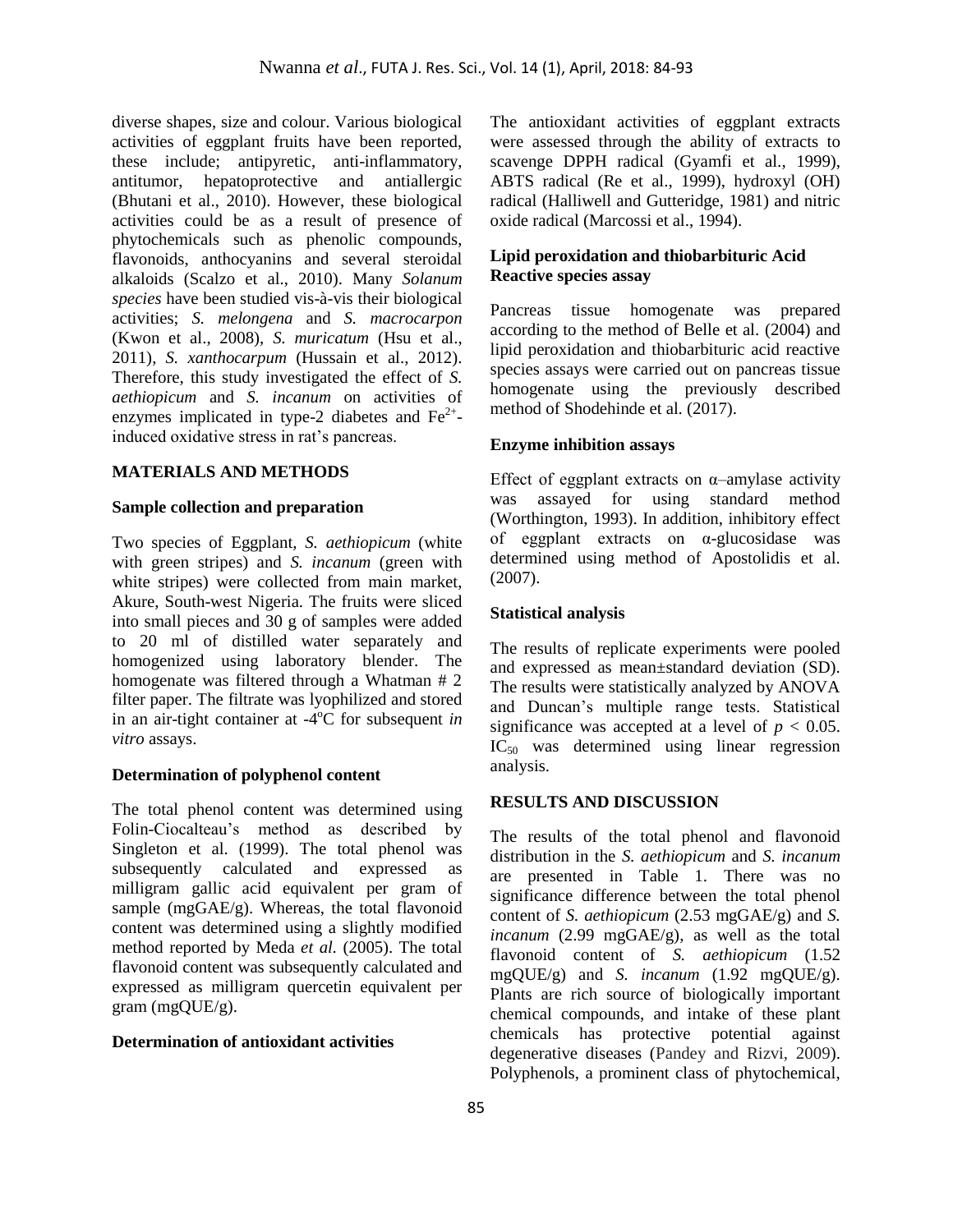are well known for their biological activities (Lawson et al., 2017). Findings in this study revealed that *S. incanum* extract had higher phenol and flavonoid contents than *S. aethiopicum*. However, the values obtained are higher than that of ripe and unripe *Capsicum pubescens* (Oboh and Rocha, 2007) and pepper fruit (Adedayo et al., 2010). The basis for the observed difference in their phenolic contents cannot be categorically stated, however, it may be due to differences in their genetic makeup. Phenolic compounds are capable of protecting biological system against free radicals, whose formation is associated with

the normal metabolism of aerobic cells. Phenolic compounds are capable of scavenging free radicals, chelate metal catalysts, activates antioxidant enzymes, reduce α-tocopherol radicals and inhibit oxidases (Lawson et al., 2017). Their potent antioxidant activity could be due to redox properties of their hydroxyl groups (Eghbaliferiz and Iranshahi, 2016). In addition, flavonoids are well known for their roles in prevention of certain diseases such as cancer, diabetes and cardiovascular complications (Wolfe and Liu, 2008).

**Table 1: Total phenol (mgGAE/g), total flavonoid (mgQUE/g) and ABTS radical scavenging activity (mmolTEAC/g) of** *S. aethiopicum* **and** *S. incanum* **extracts** 

| Parameter                 | Samples                      |                            |  |
|---------------------------|------------------------------|----------------------------|--|
|                           | S. aethiopicum               | S. <i>incanum</i>          |  |
| Total phenol $(mgGAE/g)$  | $2.53 \pm 0.07^{\text{a}}$   | $2.99 \pm 0.11^b$          |  |
| Total flavonoid (mgQUE/g) | $1.52 \pm 0.09^{\mathrm{a}}$ | $1.92 \pm 0.15^{\rm b}$    |  |
| $ABTS^*$ (mmolTEAC/g)     | $1.24 \pm 0.07^{\text{a}}$   | $1.50 \pm 0.05^{\text{a}}$ |  |

Values represent mean±standard deviation of replicate experiments.

Values with the same superscript alphabet along the same row are not significantly different at *p* < 0.05.

Plants exert their antioxidant activities through preventing free radical generation, scavenging radicals produced and/or chelating metal ions ( $Fe<sup>2+</sup>$ ) and  $Cu^{2+}$ ) in the system (Lawson et al., 2017; Oboh et al., 2007). Prevention of chain reaction initiated by free radical especially ROS by phytochemicals is one of important antioxidant activities of these plant chemical compounds (Dastmalchi et al., 2007). DPPH is a free radical donor that accepts an electron or hydrogen to become a stable diamagnetic molecule (Je et al., 2009). The tendencies of electron or hydrogen donation are critical factors in characterizing antioxidant activity that involves free radical scavenging (Hu et al., 2000). DPPH is frequently used in the determination of free radical scavenging ability of various food components; however, it has the limitation of colour interference and sample solubility (Dudonné et al., 2009). Therefore, the free radical scavenging ability of the extracts was further elucidated using a moderately stable nitrogen-centered radical

species; ABTS radical (Dudonné et al., 2009). However, the antioxidant activities of eggplant extracts used in this study could be a function of their phenolic compounds. The ABTS radical scavenging ability expressed as trolox equivalent antioxidant capacity of the aqueous extracts of *S. aethiopicum* and *S. incanum* was presented in Table 1. The result revealed that *S. incanum* (1.50 mmol TEAC/g) exhibited higher ABTS radical scavenging ability than that of *S. aethiopicum* (1.24 mmolTEAC/g). The DPPH radical (1.24 mmolTEAC/g). The DPPH radical scavenging ability of eggplant extracts is presented in Figure 1. The results revealed that both extracts scavenged DPPH radical in a dose-dependent manner  $(0 - 6.6$  mg/ml). However, as revealed by the IC<sup>50</sup> values (Table 2), *S. incanum* had significantly higher scavenging ability than the *S. aethiopicum* (p < 0.05). Furthermore, hydroxyl radical (OH. ) scavenging ability of *S. aethiopicum* and *S. incanum* extracts is presented in Figure 2. The results revealed that both extracts scavenged hydroxyl radical in a dose-dependent manner (0 –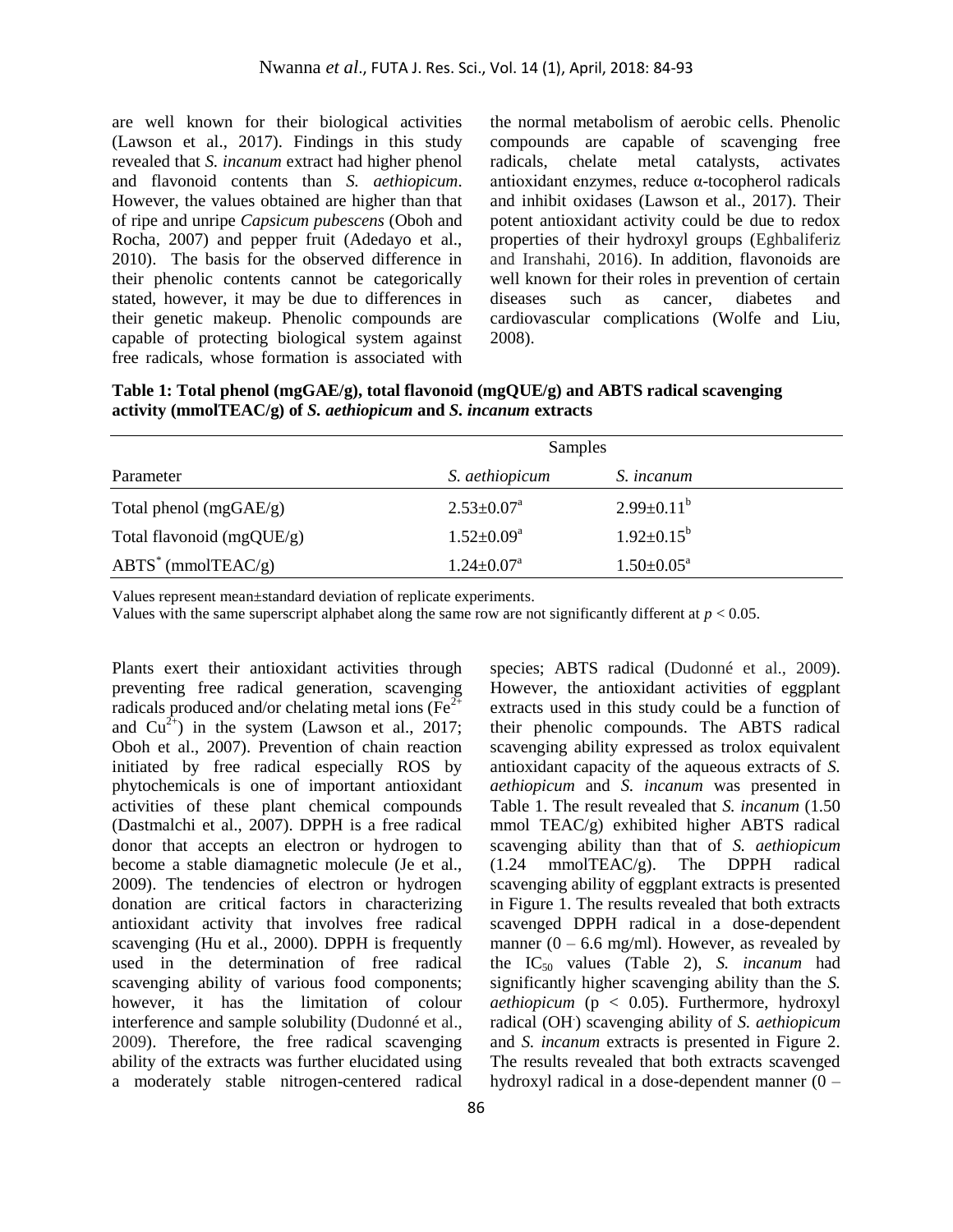1.74 mg/ml). However, as revealed by the  $IC_{50}$ (Table 2), the OH. scavenging ability of *S. aethiopicum* (3.29 mg/ml) is significantly higher (p<0.05) than that of *S. incanum* (8.02 mg/ml) within the range of concentration tested. The nitric oxide (NO) radical scavenging ability of *S.*

*aethiopicum* and *S. incanum* extracts is presented in Figure 3. The results revealed that both extracts scavenged NO radical in a concentrationdependent manner  $(0 - 4.0 \text{ mg/ml})$ . However, as shown in Table 2, *S. incanum* had higher NO radical scavenging ability than *S. aethiopicum.*



**Figure 1: DPPH radical scavenging activity of** *S. aethiopicum* **and** *S. incanum* **extracts**



**Figure 2: Hydroxyl (OH) radical scavenging activity of** *S. aethiopicum* **and** *S. incanum* **extracts**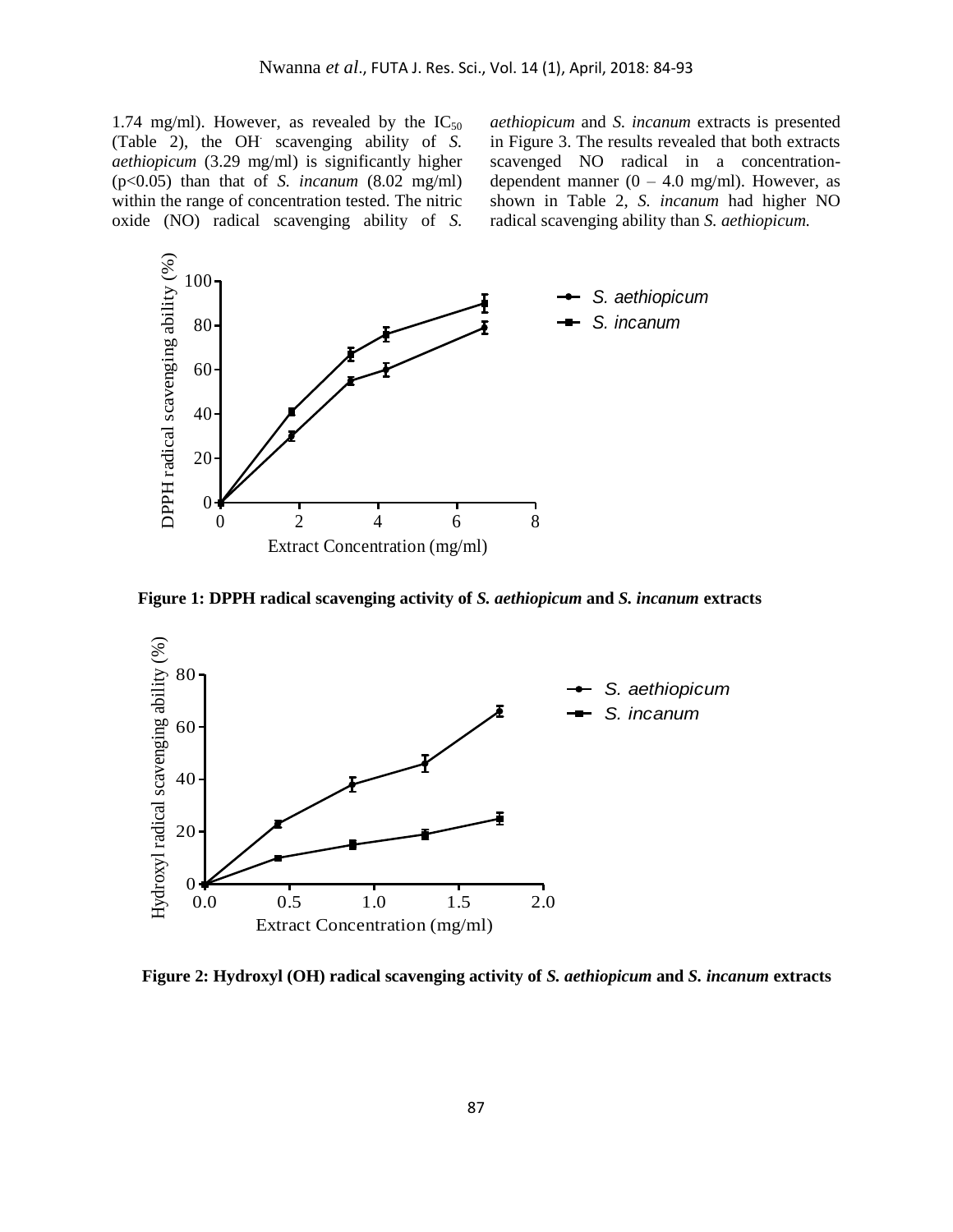

**Figure 3: Nitric oxide (NO) radical scavenging activity of** *S. aethiopicum* **and** *S. incanum* **extracts**

| <i>nounan</i> exuacis                       |                            |                              |  |
|---------------------------------------------|----------------------------|------------------------------|--|
|                                             | $IC_{50}$ values           |                              |  |
| Parameter                                   | S. aethiopicum             | S. <i>incanum</i>            |  |
| $DPPH^*$ scavenging activity (mg/ml)        | $3.64 \pm 0.7^b$           | $2.84 \pm 0.31$ <sup>a</sup> |  |
| $OH^*$ scavenging activity (mg/ml)          | $1.30 \pm 0.9^{\text{a}}$  | $3.54 \pm 0.15^b$            |  |
| NO radical scavenging activity (mg/ml)      | $5.33 \pm 1.8^b$           | $4.10 \pm 0.05^a$            |  |
| $Fe2+$ -induced lipid peroxidation (mg/ml)  | $1.75 \pm 0.03^{\text{a}}$ | $3.25 \pm 0.53^b$            |  |
| $\alpha$ -amylase inhibition (mg/ml)        | $2.35 \pm 0.29^b$          | $1.87 \pm 0.17^a$            |  |
| $\alpha$ -glucosidase inhibition (mg/ml)    | $1.10\pm0.10^b$            | $0.90 \pm 0.02^a$            |  |
| $\mathbf{v}$<br>$\mathcal{C} = \mathcal{C}$ |                            |                              |  |

| Table 2: IC <sub>50</sub> values of antioxidant activities (DPPH <sup>*</sup> , OH <sup>*</sup> , NO and Fe <sup>2+</sup> -induced lipid peroxidation) |
|--------------------------------------------------------------------------------------------------------------------------------------------------------|
| and enzyme ( $\alpha$ -amylase and $\alpha$ -glucosidase) inhibitory activities of S. <i>aethiopicum</i> and S.                                        |
| <i>incanum</i> extracts                                                                                                                                |

Values represent mean±standard deviation of replicate experiment.

Values with the same superscript alphabet along the same row are not significantly different at *p* < 0.05.

The inhibition of  $\text{Fe}^{2+}$  induced lipid peroxidation in rat's pancreas by aqueous extracts of *S. aethiopicum* and *S. incanum* is presented in Figure 4. Incubation of rat's pancreas tissue homogenate in the presence of  $Fe^{2+}$  caused a significant increase in the pancreas malondialdehyde (MDA) level (103.48%). However, both extracts reduced MDA level in pancreas tissue homogenate in a

dose-dependent manner (0.31 – 1.25 mg/ml). Nevertheless, at 1.25 mg/ml, *S. aethiopicum* showed greater inhibition of lipid oxidation by lowering MDA level in rat's pancreas to 65.22% than *S. incanum* which reduce MDA level to 78.26%. Polyphenols chelate and deactivate transition metals, thereby preventing such metals from initiating lipid peroxidation and oxidative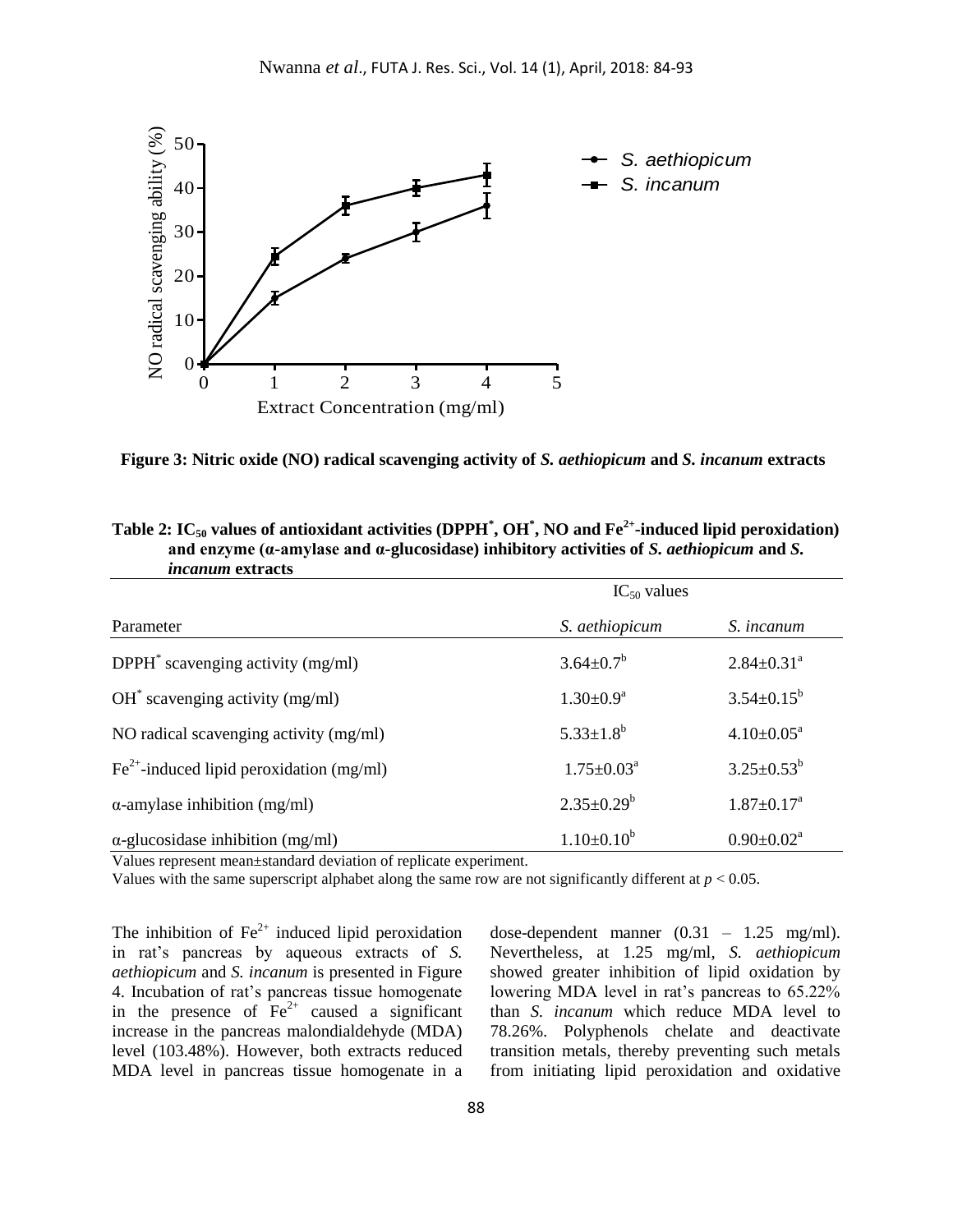stress through metal catalyzed reaction (Oboh and Rocha, 2007). Fe<sup> $2+$ </sup> catalyzes one-electron transfer reactions that generate reactive oxygen species such as  $OH^*$ , which is formed from  $H_2O_2$  through the Fenton's reaction (Oboh et al 2007). Overproduction of ROS can directly attack polyunsaturated fatty acids of the cell membranes and induce lipid peroxidation (Uttara et al., 2009). Findings revealed that eggplant species used in this study chelated  $Fe^{2+}$  and scavenged radicals that capable of inducing oxidative stress in biological system. Results also revealed that *S. aethiopicum* had higher radicals scavenging ability than *S. incanum*. It is important to note that both eggplant species had higher radicals scavenging ability than the various varieties of pepper (Oboh et al., 2007; Oboh and Rocha, 2007) and pepper fruit (Adedayo et al., 2010*)* earlier reported.



**Figure 4: Effect of** *S. aethiopicum* **and** *S. incanum* **extracts on Fe2+ -induced lipid peroxidation in rat's pancreas**

The control of postprandial blood glucose levels is critical in the early treatment of diabetes mellitus and also in preventing other chronic vascular complications (Ortiz-Andrade et al., 2007). Inhibition of enzymes involved in the hydrolysis of carbohydrates such as α-amylase and αglucosidase is one of the therapeutic approaches for reducing postprandial hyperglycemia (Lee et al., 2010). In this study, eggplant extracts inhibited α-amylase in a concentration-dependent manner. However, *S. incanum* had higher inhibitory effect on α-amylase than *S. aethiopicum* extract. Inhibition of  $\alpha$ -amylase by eggplant extracts observed in this study agreed with earlier report where soybean phenolic-rich extract inhibited  $\alpha$ amylase activity *in vitro* (Ademiluyi and Oboh,

2013). Inhibition of  $\alpha$ -amylase reduces the hydrolysis of dietary starch to disaccharides and trisaccharides which could be converted by other enzymes to glucose (Perry et al., 2007). The  $\alpha$ amylase inhibitory effect of *S. aethiopicum* and *S. incanum* is presented in Figure 5. Both extracts inhibited  $\alpha$ -amylase activities in a concentrationdependent manner. However, the α-amylase inhibitory effect was higher in *S. aethiopicum* than *S. incanum*, as revealed by Table 2. Similarly, findings in this study revealed that both extracts inhibited  $\alpha$ -glucosidase activities in a dosedependent manner (Figure 6). However, there was no significance difference in their α-glucosidase inhibitory properties (Table 2).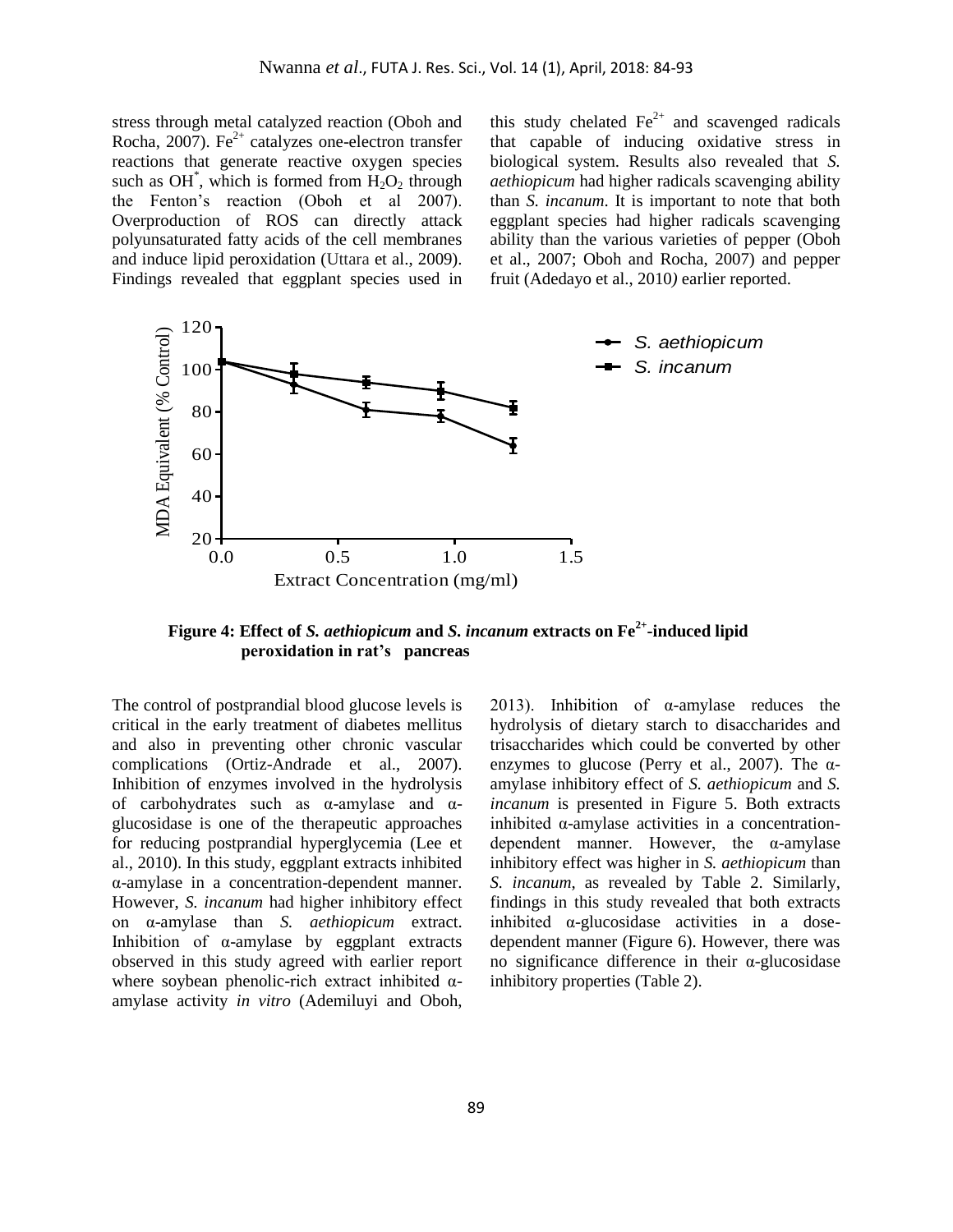

**Figure 5: Effect of** *S. aethiopicum* **and** *S. incanum* **extracts on α-amylase activity** *in vitro*



**Figure 6: Effect of** *S. aethiopicum* **and** *S. incanum* **extracts on α-glucosidase activity** *in vitro*

Attenuation of α-glucosidase activity slows down the breakdown of disaccharide to simple sugar which in turn reduces postprandial glucose level and this has been considered an important therapeutic approach in diabetic subjects (Kwon et al., 2007). The inhibition of α-amylase and  $α$ glucosidase activities by eggplant extracts could be attributed to their inherent phytochemicals

which have shown to possess  $\alpha$ -amylase and  $\alpha$ glucosidase inhibitory properties (Bhandari et al., 2008). In diabetes management, equal inhibition of α-amylase and α-glucosidase activity or a stronger inhibition of  $\alpha$ -amylase than  $\alpha$ -glucosidase activities by drugs that are currently in use for diabetes management, results in side effects such as abdominal dissention, bloating, flatulence and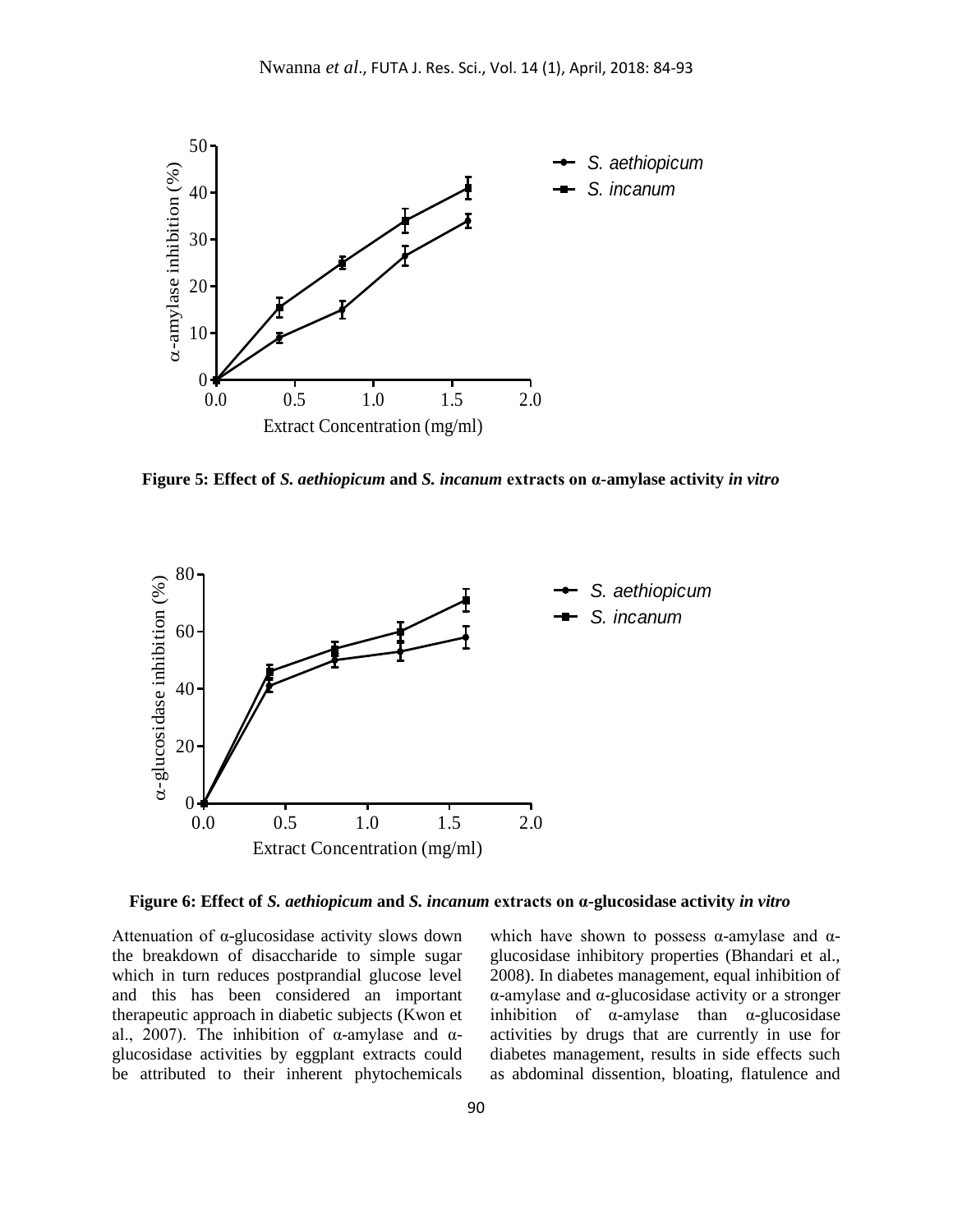diarrhoea (Kwon et al., 2007). The excessive inhibition of the pancreatic  $\alpha$ -amylase leads to bacterial fermentation of undigested carbohydrate in the colon (Dong et al., 2012). A mild inhibition of α-amylase coupled with a stronger inhibition of α-glucosidase prevents the occurrence of side effects. Interestingly, *S. aethiopicum* and *S. incanum* showed mild α-amylase inhibition and strong  $\alpha$ -glucosidase inhibition, the property that could be advantageous over most conventional drugs use in the management of type-2 diabetes.

# **CONCLUSION**

The results from this present study indicate the positive effect of two eggplant species, *S. aethiopicum* and *S. incanum*, on enzymes relevant to hyperglycemia. It was revealed that *S. aethiopicum* and *S. incanum* have strong antioxidant activities and good inhibitory action on the activities of enzymes relevant to carbohydrate metabolism  $(\alpha$ -amylase and  $\alpha$ -glucosidase). Hence, findings in this study provide a strong biochemical basis for the use of eggplant especially *S. aethiopicum* and *S. incanum* as one of natural remedies for people suffering from type-2 diabetes.

### **Conflict of interest**

Authors declare no conflict of interest.

### **REFERENCES**

- **Adedayo, B. C., Oboh, G., and Akindahunsi, A. A.** (2010). Change in the total phenol content and Antioxidant properties of pepperfruit (*Dennettia tripetala)* with ripening. African Journal of Food Science, 4(6),403-409.
- **Ademiluyi, A. O. and Oboh, G.** (2013). Soybean phenolic-rich extracts inhibit key-enzymes linked to type 2 diabetes (α-amylase and αglucosidase) and hypertension (angiotensin I converting enzyme) in vitro. Experimental and Toxicologic Pathology, 65(3),305-9.
- **Apostolidis, E., Kwon, Y. I. and Shetty, K.** (2007). Inhibitory potential of herb, fruit, and fungal enriched cheese against key enzymes linked to type 2 diabetes and hypertension. Innovative Food Science and Emerging Technology, 8,46 – 54.
- **Belle, N. A. V., Dalmolin, G. D., Fonini, G., Rubim, M. A. and Rocha J. B. T.** (2004). Polyamines reduce lipid peroxidation induced by different prooxidant agents. Journal of Brain Research, 1008,245 – 251.
- **Bhandari, M.R., Jong-Anurakkun, N., Hong, G. and Kawabata, J.** (2008). α-Glucosidase and α- Amylase inhibitory activities of Nepalese medicinal herb Pakhanbhed (Bergenia ciliata, Haw). Food Chemistry, 106(1), 247-252.
- **Bhutani, K. K., Paul, A. T., Fayad, W. and Linder, S.** (2010). Apoptosis inducing activity of steroidal constituents from Solanum xanthocarpum and Asparagus racemosus. Phytomedicine, 17,789-779.
- **Dastmalchi, K.., Dorman, H. J. D., Kosar, M. and Hiltunen, R.** (2007). Chemical composition and *in vitro* antioxidant evaluation of a water soluble Moldavian balm (*Dracocephalum moldavica* L.) extract*. Lebensm Wiss Technology*, 40,239-248.
- **Dong, H. Q., Li, M., Zhu, F., Liu, F. L. and Huang, J. B.** (2012). Inhibitory potential of trilobatin from Lithocarpus polystachyus Rehd against α-glucosidase and α-amylase linked to type 2 diabetes. Food Chemistry, 130(2),261-6.
- Dudonné, S., Vitrac, X., Coutiere, P., Woillez, **M** and Mérillon, J. M. (2009). Comparative study of antioxidant properties and total phenolic content of 30 plant extracts of industrial interest using DPPH, ABTS, FRAP, SOD, and ORAC assays. Journal of Agricultural and Food Chemistry, 57(5), 1768-74.
- **Eghbaliferiz, S. and Iranshahi, M.** (2016). Prooxidant activity of polyphenols, flavonoids, anthocyanins and carotenoids: updated review of mechanisms and catalyzing metals. Phytotherapy Research, 30(9),1379- 91.
- **Eun-Ju, J, Myung-Suk, B., Eun-Kyung, J., Young-Hong, J. and Seung-Cheol, L.** (2011). Antioxidant activity of different parts of eggplant. Journal of Medicinal Plants Research, 5(18),4610-4615.
- **Gerber, P. A. and Rutter, G. A.** (2017). The role of oxidative stress and hypoxia in pancreatic beta-cell dysfunction in diabetes mellitus.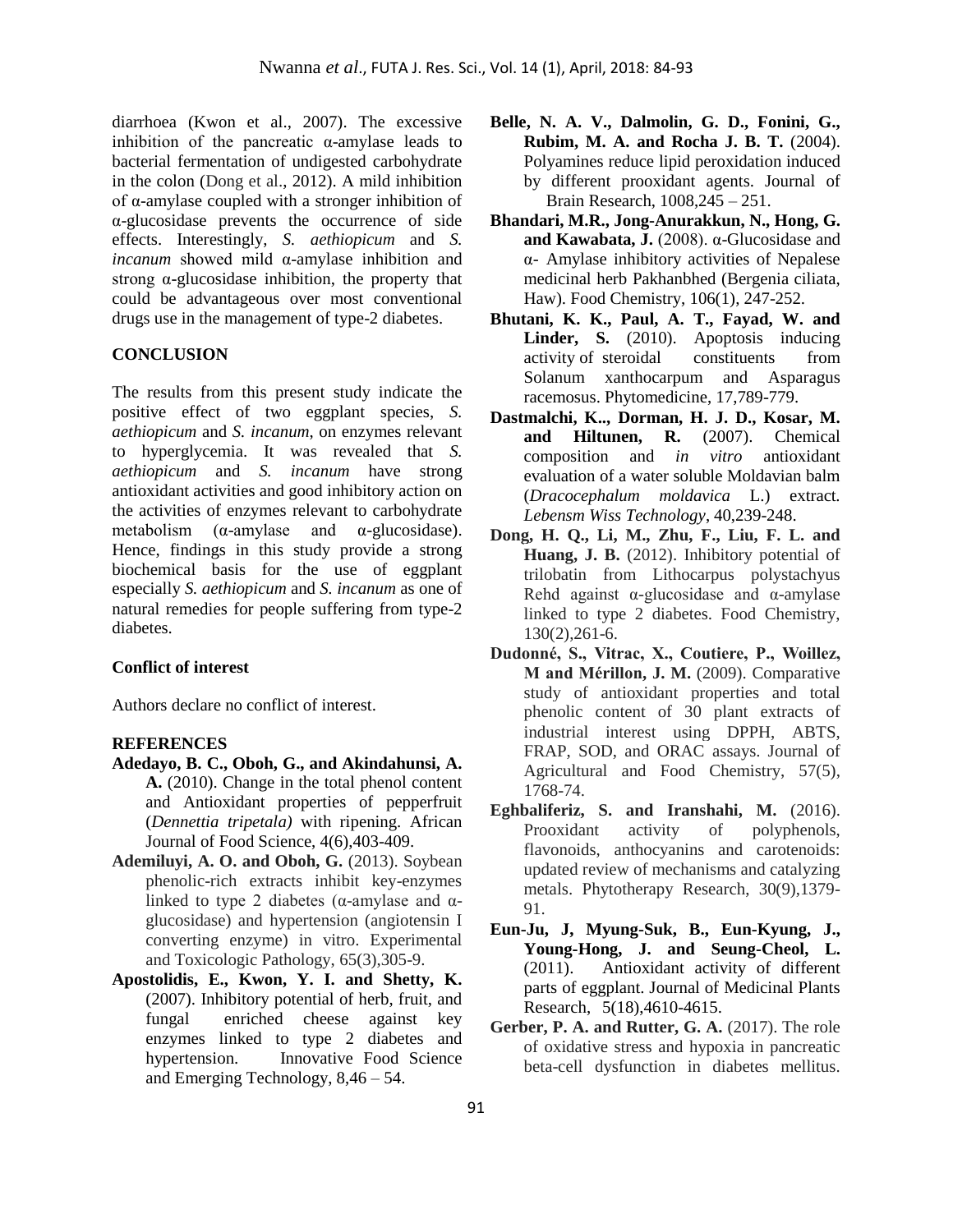Antioxidants and Redox Signaling, 26(10), 501-18.

- **Gyamfi, M. A., Yonamine, M. and Aniya, Y.** (1999). Free radical scavenging action of medicinal herbs from Ghana: *Thonningia sanguinea* on experimentally-induced liver injuries. General Pharmaceutical, 32,661-667.
- **Halliwell, B. and Gutterdge, J. M. C.** (1981). Formation of a thiobarbituric-acid reative substance from deoxyribose in the presence of iron salts: The role of superoxide and hydroxyl radicals. FEBS Letters, 128,347- 352.
- **Hsu, C. C., Guo, Y. R., Wang, Z. H. and Yin, M. C.** (2011). Protective effects of an aqueous extract from pepino (*Solanum muricatum* Ait.) in diabetic mice. Journal of the Science of Food and Agriculture, 91(8), 1517-1522.
- **Hu, C., Zhang, Y. and Kitts, D. D.** (2000). Evaluation of antioxidant and prooxidant activities of bamboo Phyllostachysniger Var. Henonis leaf extract *in vitro*. Journal of Agriculture and Food Chemistry, 48,3170– 3176.
- **Hussain, T., Gupta, R. K., Sweety, K., Eswaran, B., Vijayakumar, M. and Rao, C. V.** (2012). Nephroprotective activity of *Solanum xanthocarpum* fruit extract against gentamicin-induced nephrotoxicity and renal dysfunction in experimental rodents. Asian Pacific Journal of Tropical Medicine, 2012,686-691.
- **Je, J. Y., Park, P. J., Kim, E. K. and Ahn, C. B.** (2009). Antioxidant and angiotensin-Iconverting enzyme inhibitory activity of *Bambusae caulis* in Liquamen. Food Chemistry,113,932–935.

**Pham-Huy, L. A., He, H. and Pham-Huy, C.** (2008). Free radicals, antioxidants in disease and health. IJBS, 4(2), 89–96.

- **Kwon, Y. I., Apostolidis, E. and Shetty, K.** (2007). Evaluation of pepper (Capsicum annuum) for management of diabetes and hypertension. Journal of Food Biochemistry, 31(3),370-85.
- **Kwon, Y. I., Apostolidis, E. and Shetty, K.**  (2008). In vitro studies of eggplant (*Solanum melongena*) phenolics as inhibitors of key enzymes relevant for type 2 diabetes and

hypertension. Bioresources Technology, 99, 2981-2988.

- Lawson, M., Jomova, K., Poprac, P., Kuča, K., **Musílek, K. and Valko, M.** (2017). Free Radicals and Antioxidants in Human Disease. InNutritional Antioxidant Therapies: Treatments and Perspectives, Springer Cham, 283-305.
- **Lee, S. H., Park, M. H., Heo, S. J., Kang, S. M., Ko, S. C., Han, J. S. and Jeon, Y. J.** (2010). Dieckol isolated from Ecklonia cava inhibits α-glucosidase and α-amylase in vitro and alleviates postprandial hyperglycemia in streptozotocin-induced diabetic mice. Food and Chemical Toxicology, 48(10),2633-7.
- **Marcocci L, Maguire, J. J., Droy-Lefaix, M. T. and Packer, L.** (1994). The nitric oxidescavenging properties of Ginkgo biloba extract EGb 761. Biochemical and Biophysics Research and Communication, 201,748-755.
- **Meda, A., Lamien, C. E., Romito, M., Millogo, J. and Nacoulma, O. G.** (2005). Determination of the total phenolic, flavonoid and proline contents in Burkina Faso honey, as well as their radical scavenging activity. Food Chemistry, 91,571–577.
- **Migdal, C. and Serres, M.** (2011). Reactive oxygen species and oxidative stress. Medical Sciences (Paris), 27(4),405-412.
- **Oboh, G. and Rocha, J. B. T.** (2007). Polyphenols in red pepper [*Capsicum annuum var. aviculare* (Tepin)] and their protective effect on some pro-oxidants induced lipid peroxidation in brain and liver-*In vitro.* European Food Research and Technology, 225, 239-247.
- **Oboh, G., Puntel, R. L. and Rocha J. B. T.** (2007). Hot pepper (*Capsicum annuum,*  Tepin and *Capsicum chinese,* Habanero) prevents  $Fe<sup>2+</sup>$ - induced lipid peroxidation in Brain: *in vitro*. Food Chemistry, 102,178-185.

**Ortiz-Andrade, R. R., Garcia-Jimenez, S., Castillo-Espana, P., Ramirez-Avila, G., Villalobos-Molina, R. and Estrada-Soto S.** (2007). Α-Glucosidase inhibitory activity of